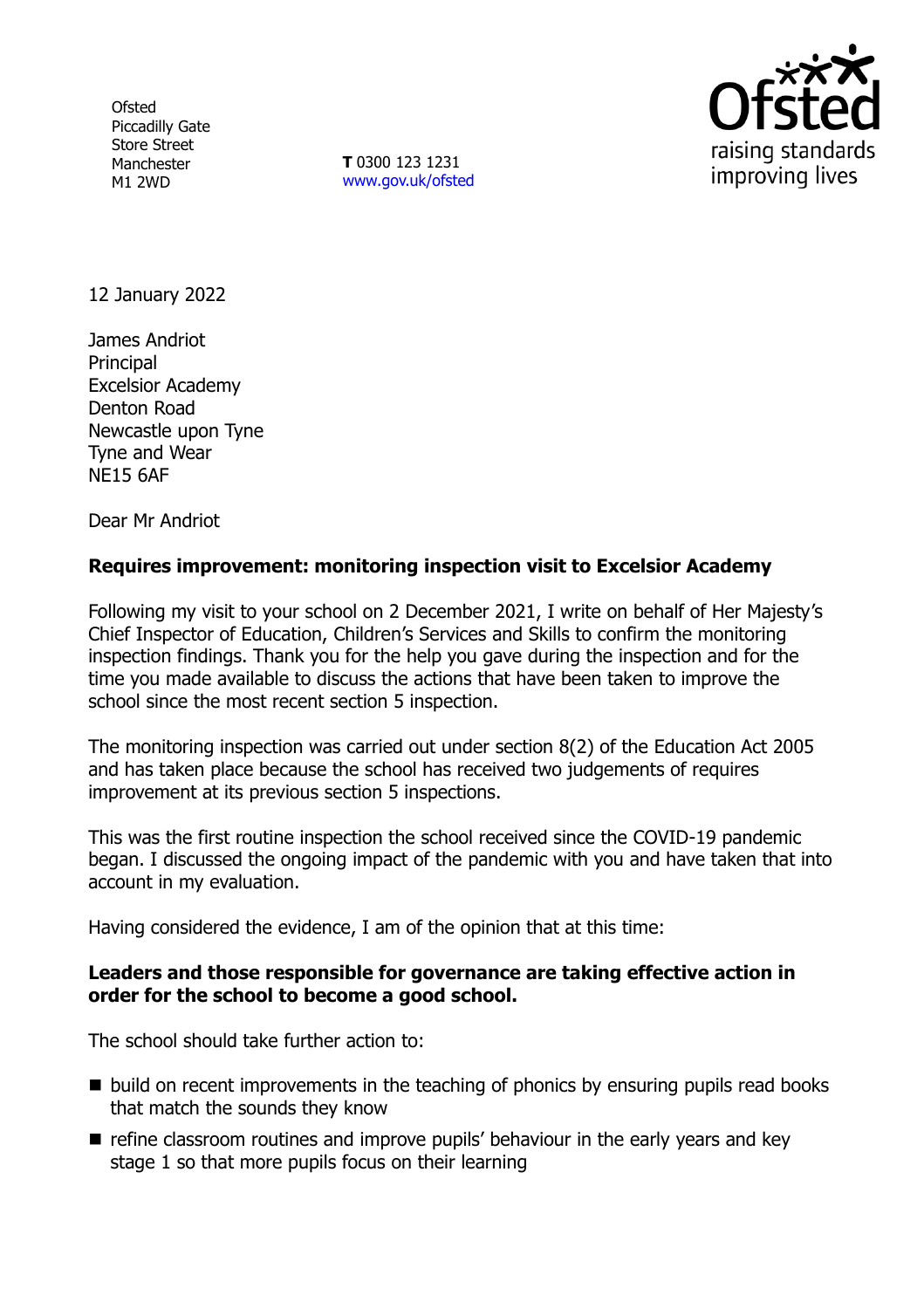

■ continue to improve pupils' attendance and reduce persistent absence, particularly for pupils in key stage 4.

# **Context**

There have been several changes in leadership since the previous section 5 inspection in March 2020. You took up post in the summer term following the inspection and a new vice-principal was appointed in September 2020. The chair of the governing body started his new role at the same time.

You have restructured the pastoral leadership team. Following this, a new assistant principal was appointed with responsibility for pupils in Years 10 and 11.

The 'school within a school' model has ceased. Currently, pupils of all ages belong to the same Excelsior family.

You and other leaders report that COVID-19 has curbed several initiatives and actions to improve the school. However, it has not diminished leaders' hunger to explore alternative ways to improve the quality of education at the school. During the autumn term 2020, there were 100 pupils and staff infected and absent with COVID-19. Leaders' analysis of attendance data highlights that approximately 14,000 days of learning were lost.

## **Main findings**

At the last inspection, inspectors noted that 'under-developed reading was the single biggest barrier to pupils' achievement'. Accordingly, you were asked to focus on the teaching of early reading and the development of reading across the primary phase. During this visit, I listened to pupils read to a familiar adult, observed the teaching of phonics and discussed with leaders their actions to improve pupils' reading.

In September 2021, staff started to teach phonics with fidelity, using a validated programme that meets the Department for Education's core criteria for effective phonics teaching. Teachers and support staff have attended several training sessions to help them teach phonics well, and in a consistent way.

Pupils usually read books that help them practise the sounds that they have learned. However, occasionally, some pupils read books that are too difficult for them to read fluently and with confidence. These pupils move on to their next stage of reading before they have mastered the sounds they have covered previously.

Some pupils still find it difficult to concentrate when learning to read. When multiple phonics lessons are taught at the same time, the layout of the rooms and the organisation of pupil groups causes some pupils to lose focus. This can be particularly troublesome when teachers are helping pupils to understand new phonic sounds, such as the subtle differences when articulating the sound 'th' for words such as 'thin' or 'these'.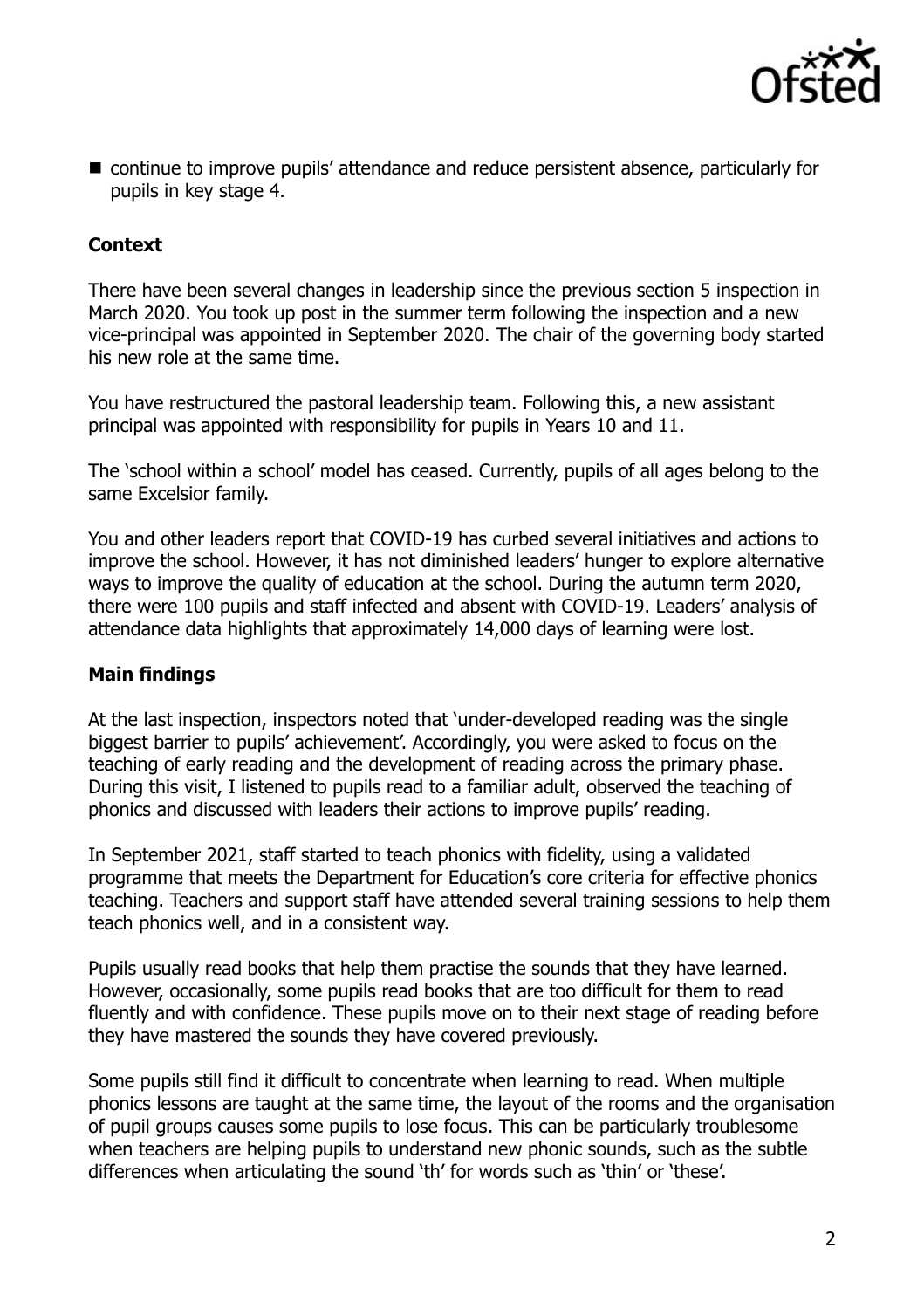

Leaders, including the newly appointed early years leader, have achieved a lot in a short time to help improve pupils' early reading. The new phonics programme, coupled with high-quality staff training, is making a big difference. Pupils' reading skills are improving swiftly. Pupils are passionate about reading. They look forward to the end of the day when they listen to their teachers bringing stories to life. One pupil described to me how, during story time, her teacher often 'took her places, without actually going places!'. Staff have gone to considerable lengths to create a rich learning environment that focuses heavily on reading famous authors and pupils' favourite books, including 'Letters from the Lighthouse' by Emma Carroll and 'The Explorer' by Katherine Rundell.

Leaders have continued to review and amend the curriculum. At the time of the last inspection, very few pupils studied GCSE subjects that make up the English Baccalaureate. Now, nearly two-thirds of pupils in Year 10 follow a curriculum which includes subjects such as English language and literature, mathematics, the sciences, geography or history and a language.

Despite considerable barriers due to COVID-19, leaders have managed to improve pupils' attendance and reduce persistent absence. Leaders from the school and trust have worked closely with staff to raise the profile of attendance across the school. Staff now receive weekly attendance data for the pupils in their class. This allows staff to praise and reward pupils who are attending school more than they have done previously. Additionally, staff can identify pupils who need a helping hand to improve their attendance or their punctuality to school. Staff have completed 544 home visits this term to speak with families and pupils about the importance of good attendance. You have invested in pupil rewards to recognise stronger attendance and made an additional appointment to the attendance team. While attendance is improving, you are not complacent. Persistent absence continues to be high, particularly in Year 10. Staff are working closely with pupils who continue to miss large parts of their education. To support this process, leaders have very recently introduced a new attendance reporting system, providing staff with additional information and further insight into attendance patterns and trends for the pupils in their class.

The pupils I spoke to during the visit were excellent ambassadors for the school. They described to me in detail how leaders and staff have improved pupils' behaviour even further. They say that nearly all pupils are tolerant and get along with each other. The pupils I spoke with appreciate the various lunchtime clubs and the many staff who supervise and look out for them when they are not in lessons. Leaders' own information relating to detentions, exclusions and general standards of behaviour across the school demonstrates an improving picture.

You know the school well. In a short space of time, while supporting staff, pupils and families through the pandemic, you have established effective working relationships with senior school and trust staff. Leaders understand their roles and responsibilities in detail. Governors are well-informed. They understand the school's current strengths and areas that need further improvement. Governors seek to establish facts and challenge leaders in a variety of different ways. They provide strong support for the headteacher.